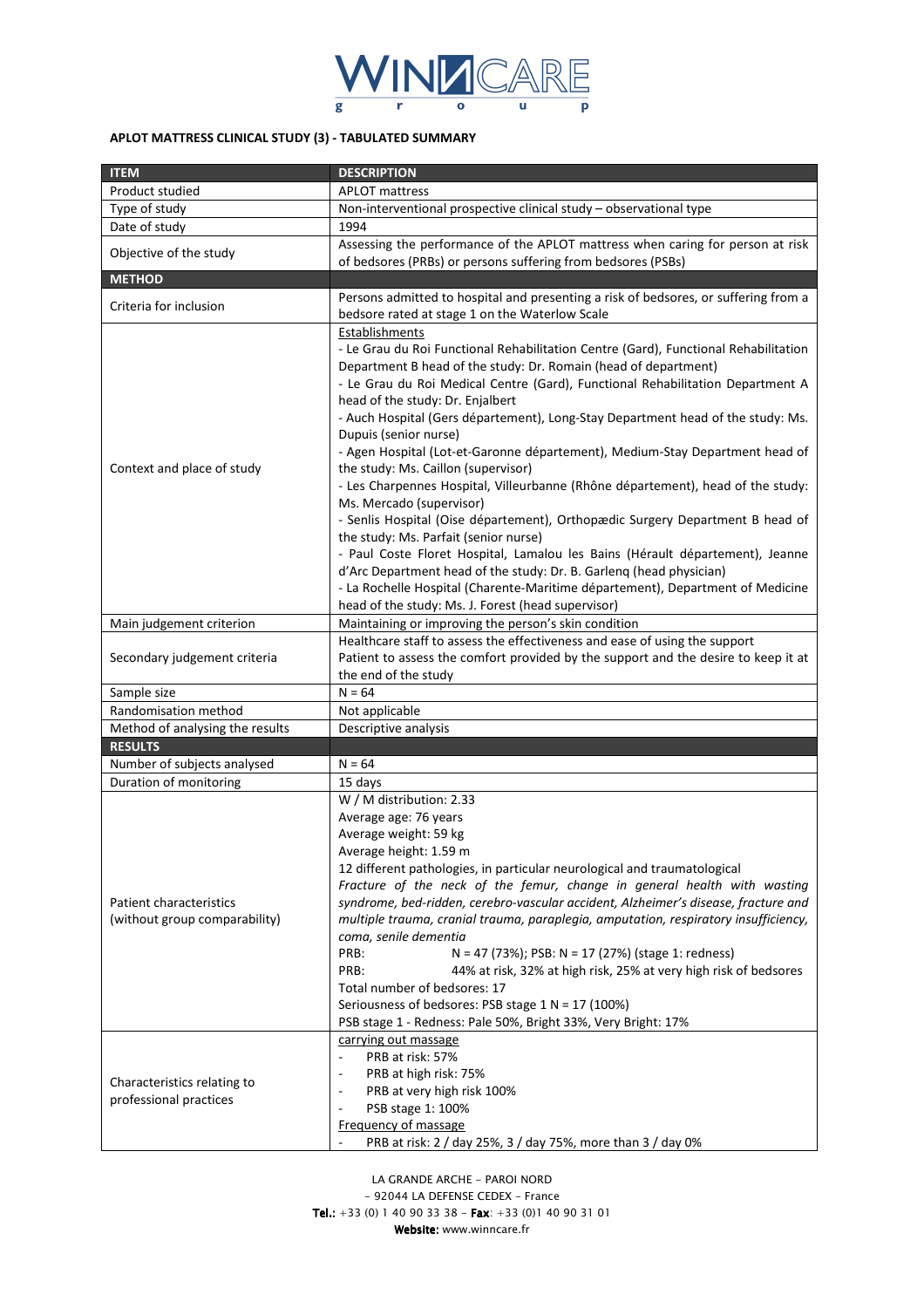

|                                                         | PRB at high risk: 2 / day 25%, 3 / day 75%, more than 3 / day 0%<br>PRB at very high risk 2 / day 25%, 3 / day 50%, more than 3 / day 25%<br>$\sim$<br>PSB stage 1: data not reported<br>Turning over<br>PRB at risk: 0%<br>PRB at high risk: 25%<br>PRB at very high risk 0%<br>PSB stage 1: depending on the state of redness (pale and bright: no, very<br>bright: yes)<br>Frequency of turning over<br>PRB at risk: not applicable<br>PRB at high risk: 2 / day 0%, 3 / day 100%, more than 3 / day 0%<br>PRB at very high risk not applicable<br>$\sim$ |  |
|---------------------------------------------------------|--------------------------------------------------------------------------------------------------------------------------------------------------------------------------------------------------------------------------------------------------------------------------------------------------------------------------------------------------------------------------------------------------------------------------------------------------------------------------------------------------------------------------------------------------------------|--|
|                                                         | PSB stage 1: data not reported                                                                                                                                                                                                                                                                                                                                                                                                                                                                                                                               |  |
| Results inherent in the main<br>judgement criterion     | Total number of bedsores: 17<br>Seriousness of bedsores: PSB stage $1 N = 17 (100%)$<br>PSB stage 1: redness Pale 80%, Bright 20%, Very Bright 0%<br>Development of skin condition of PRBs:<br>No PRB developed bedsores between Day 0 and Day 15<br>100% favourable development of the skin condition<br>PRB:<br>Development of skin condition of PSBs with stage 1:<br>Redness observed: Pale 80%, Bright 20%, Very Bright 0%<br>PSB:<br>50% favourable development of skin condition, 50% no<br>change in skin condition                                  |  |
| Results inherent in the secondary<br>judgement criteria | Assessment of the support by staff<br>Ease of use: yes 100%<br>Assessment of results: Excellent 46%, Good 35%, Average 12%, Poor 7%<br>Assessment of the support by patients<br>Comfort: Excellent 58%, Good 32%, Average 5%, Poor 5%<br>The patient wishes to keep the mattress: yes 95%, No 5%                                                                                                                                                                                                                                                             |  |
| Secondary effects                                       | None<br>Bedsore prevention care was given at the same time.                                                                                                                                                                                                                                                                                                                                                                                                                                                                                                  |  |